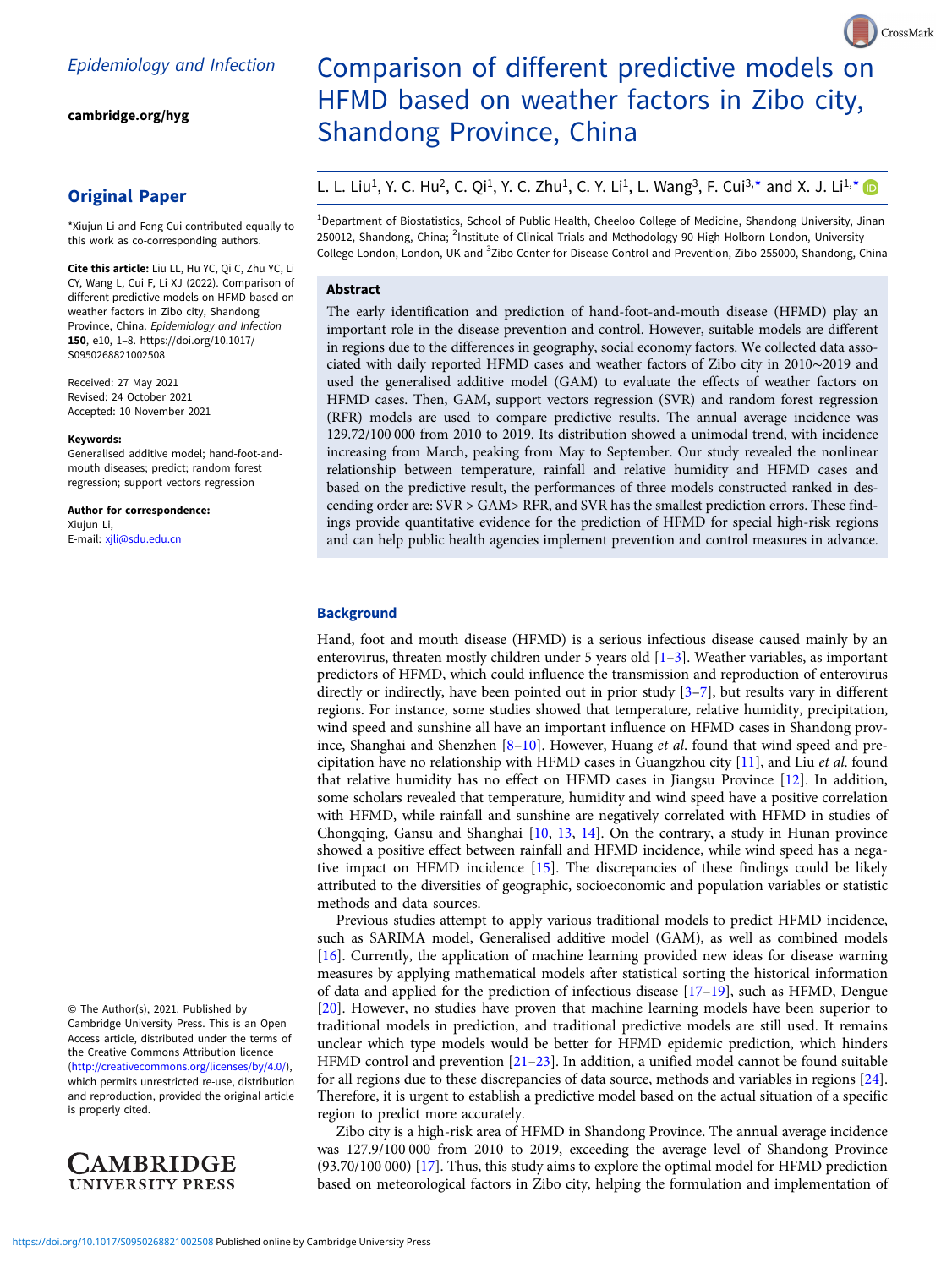

Fig. 1. Geolocation of Zibo city in Shandong Province, China.

preventive and control measures of HFMD and providing new objective information for the associated department.

## Materials and methods

## Study area

Zibo is a central city in the Shandong Province of China, located between latitude 35°55′ N and 37°17′ N and longitude 117°32′ E and 118°31′ E (Fig. 1). Zibo city has a temperate monsoon climate. By 2018, the city consists of five districts and three counties, covering an area of 5965 square kilometres, with a permanent resident population of 4.702 million [\[25](#page-6-0)].

### Data collection

We collected daily reported HFMD cases during 1 January 2010 and 31 December 2019 from the Diseases Reporting Information System of the Zibo Center for Disease Control and Prevention. Reported cases were divided into two epochs (2010–2018, 2019), the former was defined as a training set to construct models, and the latter as a test set to verify the accuracy of predictive models. Patients were identified according to the diagnostic criteria defined by the National Health Commission of the People's Republic of China (<http://www.moh.gov.cn>).

Daily climatic data were collected from the Chinese Meteorological Data Sharing System [\(http://cdc.nmic.cn](http://cdc.nmic.cn)) and it is publicly accessible, including daily mean, maximum, minimum temperature (°C), precipitation (mm), mean air pressure (k pa), wind speed(m/s), relative humidity (%) and duration of sunshine (h) respectively.

## Model construction

GAM with a Quasi-Poisson family was used to fit the association of weather factors and the number of HFMD [\[20](#page-6-0)]. We used categorical indicator variables to control the effects of the weekend and public holidays, and penalised smoothing splines functions to adjust for seasonality and long-term time trends in morbidity [[14\]](#page-6-0). Considering HFMD incubation period range from 3 to 10 days, a lag of up to 14 days was chosen for this study. Each lag day was modelled, and the optimal lag model used to analyse the relationship between meteorological factors and HFMD was selected by comparing the  $R^2$  of models [[26\]](#page-6-0). Akaike's information criterion for quasi-Poisson (QAIC) and previous similar studies were adopted to choose the df for climate factors [[7](#page-6-0), [27](#page-6-0)].

$$
\log(u_t) = \beta_0 + ns(\text{weather, df}) + \dots + ns(\text{time, 8} \times 10)
$$
  
+ as.factor(weekend) + as.factor(holiday) (1)

where:  $u_t$  is the expected number of HFMD on t day,  $\beta_0$  is the intercept, ns() present penalised smoothing splines.

Support vectors regression (SVR) model maps the nonlinear samples from the original space to the high-dimensional space, where conducts linear regression for finding an appropriate regression hyperplane, that is, the sample fits the optimal regression function, which is used for regression prediction. For the sample  $(x_i, y_i)$ , SVR allows a difference closed to  $\epsilon$  between predicted value  $f(x_i)$  and observed value  $y_i$ , which is equivalent to building an interval band with a width of  $2 \epsilon$ , if the training sample falls into this interval band, it is considered to be predicted correctly [[18,](#page-6-0) [28](#page-6-0)]. Thus, the SVR problem can be formalised as:

$$
\min_{\omega, b} \frac{1}{2} ||\omega||^2 + \mathcal{C} l_i \sum_{i=1}^m |f(x_i) - y_i| \tag{2}
$$

where,  $\int$ , is the constant of regularisation,  $l_i$  is the  $\epsilon$ -insensitive loss function,  $\omega$ ,  $b$  is model parameters to be determined, m is the number of HFMD cases.

Random forest was applied to deal with classification and regression problems. If the CART tree is a regression tree, then the adopted principle is the least mean square deviation [\[26](#page-6-0)]. That is, for any partition feature A, the data was divided into sets  $D_1$  and  $D_2$  by the partition points, calculating the minimum mean square deviation of  $D_1$  and  $D_2$  sets and the corresponding feature and eigenvalue partition points. Random forest regression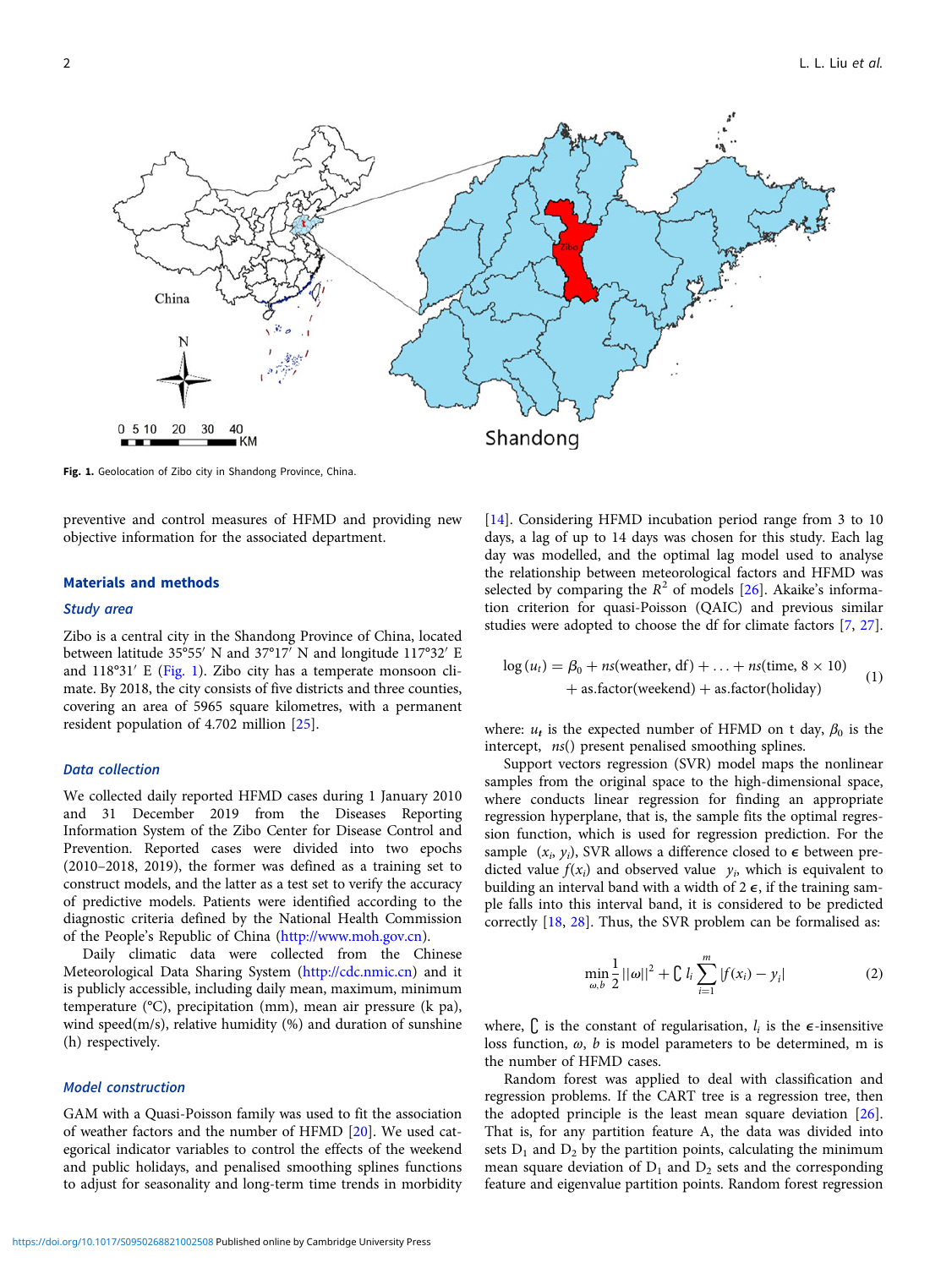<span id="page-2-0"></span>Table 1. Summary statistics for daily HFMD cases and weather factors in Zibo city, China, 2010–2019 ( $n = 56058$ )

| Variables                | Mean $(s.p.)$ | <b>Min</b> | $P_5$   | Median | Max     | $P_{95}$ |
|--------------------------|---------------|------------|---------|--------|---------|----------|
| Number of cases          | 14.26 (17.50) | 0.00       | 0.00    | 8.00   | 117.00  | 52.00    |
| Maximum temperature (°C) | 18.74 (10.65) | $-8.00$    | 1.00    | 20.60  | 38.10   | 33.10    |
| Minimum temperature(°C)  | 8.82 (10.58)  | $-17.70$   | $-8.00$ | 9.80   | 28.50   | 23.80    |
| Mean temperature (°C)    | 13.29 (10.52) | $-13.10$   | $-3.60$ | 14.80  | 32.00   | 27.52    |
| Relative humidity (%)    | 6.75(1.80)    | 0.00       | 3.30    | 6.40   | 10.00   | 9.10     |
| Sunshine duration (h)    | 6.34(3.74)    | 0.00       | 0.00    | 7.30   | 13.20   | 11.50    |
| Precipitation (mm)       | 981.34 (8.34) | 962.00     | 968.30  | 918.50 | 1003.80 | 994.70   |
| Wind speed (m/s)         | 1.70(0.77)    | 0.00       | 0.70    | 1.60   | 6.90    | 3.20     |
| Pressure (kpa)           | 2.0(8.03)     | 0.00       | 0.00    | 0.00   | 142.40  | 11.90    |

s.D., standard deviation,  $P_X$ , interquartile range.



Fig. 2. Time series diagram of yearly HFMD cases from 2010 to 2019 in Zibo city, Shandong Province.

(RFR) run efficiently on high-dimension data sets, in addition, it is more accurate and robust to noise [\[19\]](#page-6-0). The main step of obtaining an optimal model is to determine two parameters: mtry and decision tree (ntree) [\[29](#page-6-0)]. When used in regression, mtry is usually 1/3 of all factors in the database. The prediction of CART trees is based on the average of leaf nodes, so the prediction of random forest is the average of the predicted values of all trees. The function is as follows:

$$
\min_{A,s} \left[ \min_{c_1} \sum_{x_i \in D_1(A,s)} (y_i - c_1)^2 + \min_{A,s} \sum_{x_i \in D_2(A,s)} (y_i - c_2)^2 \right] \tag{3}
$$

where,  $c_1$  is the sample output mean of  $D_1$  dataset, and  $c_2$  is the sample output mean of  $D_2$  dataset. The predictive validity of the models was evaluated by the criteria of the root mean square error (RMSE), mean absolute error (MAE) and  $R^2$ .

Data collection and statistical analyses were performed by excel 2016 and R 4.0.1 software respectively in the study. We used the package 'e1071' for support vector regression [[30\]](#page-7-0), 'randomForest' for the RFR [\[31\]](#page-7-0) and 'mgcv' for GAMs [[32](#page-7-0)] respectively.

## Results

## Descriptive analysis

Daily HFMD counts and weather variables during the study period are shown in Table 1. Daily average cases are 14.26 and the daily maximum count reached 117 cases.

Figure 2 shows monthly HFMD incidence distribution, and [Figure 3](#page-3-0) displays the time series of daily HFMD cases and weather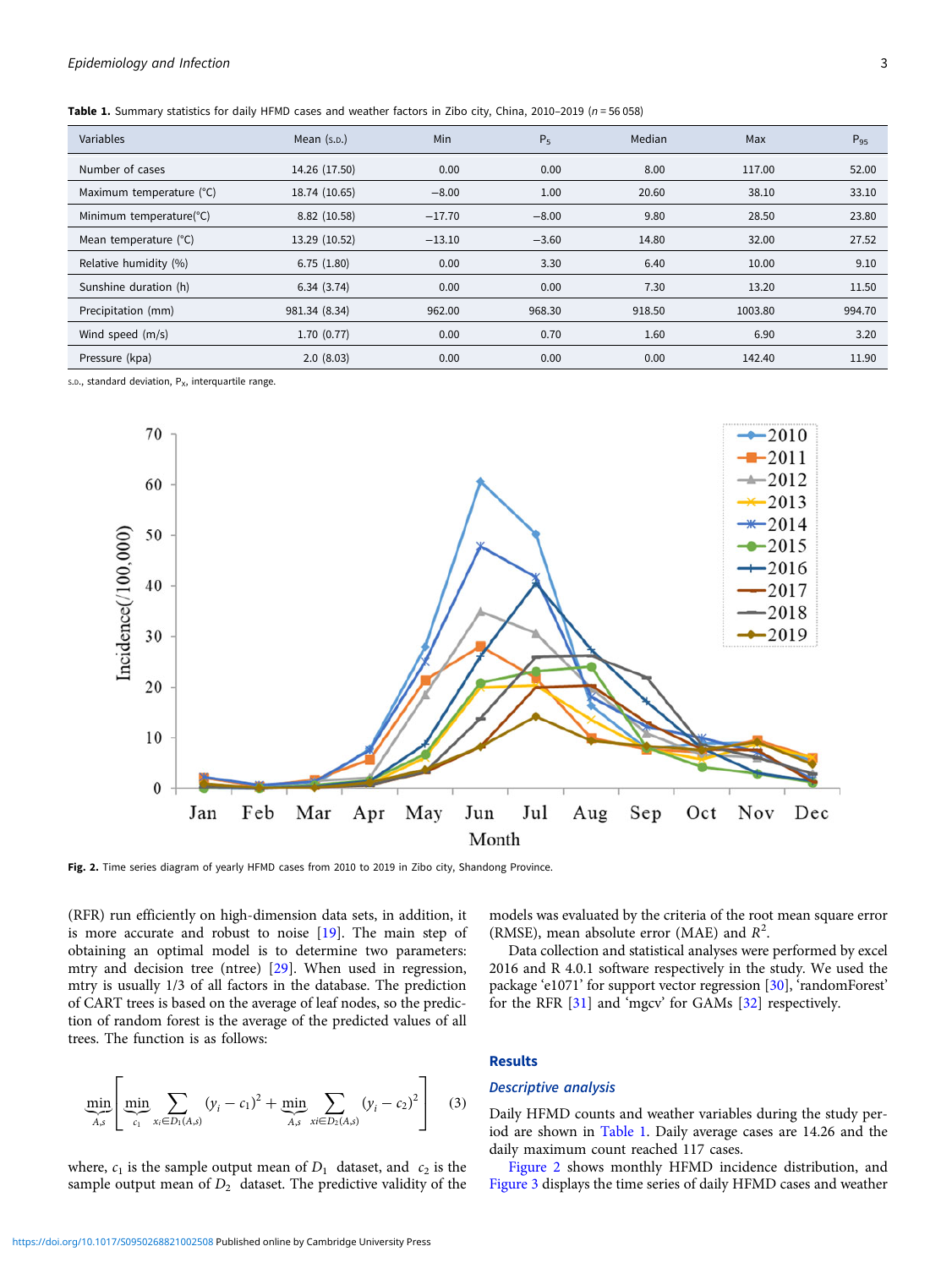<span id="page-3-0"></span>

Fig. 3. Time series of yearly weather variables and HFMD cases during 2010-2019 in Zibo city, Shandong Province.

| Table 2. Spearman's correlation coefficients between meteorological factors and daily HFMD cases in Zibo city, China, 2010-2019 |  |  |
|---------------------------------------------------------------------------------------------------------------------------------|--|--|
|---------------------------------------------------------------------------------------------------------------------------------|--|--|

| Variables        | PRE            | <b>PRS</b>   | <b>WIN</b>             | <b>TEM</b> | <b>RHU</b> | <b>SSD</b> | $T_{min}$    | $T_{\sf max}$ |
|------------------|----------------|--------------|------------------------|------------|------------|------------|--------------|---------------|
| PRE              | 1              |              |                        |            |            |            |              |               |
| <b>PRS</b>       | $-0.27$        | $\mathbf{1}$ |                        |            |            |            |              |               |
| <b>WIN</b>       | 0 <sup>n</sup> | $-0.11$      | $\mathbf{1}$           |            |            |            |              |               |
| <b>TEM</b>       | 0.19           | $-0.87$      | $(-0.01)$ <sup>n</sup> |            |            |            |              |               |
| RHU              | 0.52           | $-0.33$      | $-0.27$                | 0.35       | 1          |            |              |               |
| SSD              | $-0.43$        | $-0.12$      | 0.22                   | 0.20       | $-0.54$    | 1          |              |               |
| $T_{min}$        | 0.29           | $-0.85$      | $(-0.01)^n$            | 0.98       | 0.45       | 0.06       | $\mathbf{1}$ |               |
| $T_{\text{max}}$ | 0.11           | $-0.86$      | $(-0.02)^n$            | 0.98       | 0.27       | 0.3        | 0.93         | 1             |
| Number of cases  | 0.15           | $-0.50$      | $(-0.07)^n$            | 0.60       | 0.30       | 0.09       | 0.61         | 0.58          |

R<sup>n</sup>: No Statistical Significance.

PRE, precipitation. PRS, pressure.

WIN, wind speed. RHU, relative humidity.

SSD, Sunshine duration. TEM, mean temperature.

 $T_{min}$ , daily minimum temperature.  $T_{max}$ , daily maximum temperature.

variables in Zibo city, 2010–2019. We found that the onset of HFMD presents an unimodal trend, increasing from March, concentrating from May to September ([Fig. 2\)](#page-2-0), and the onset of HFMD presents obvious seasonality and cycle occur almost every 2–3 years (Fig. 3). In addition, HFMD cases and climate vectors except for wind speed (Fig. 3).

Spearman correlation between weather factors and HFMD cases is depicted in Table 2. Variables positively correlated with the HFMD cases included precipitation, sunshine hours, mean temperature, maximum and minimum temperature and relative humidity, and variables negatively correlated included wind speed and air pressure. While there was no significant correlation between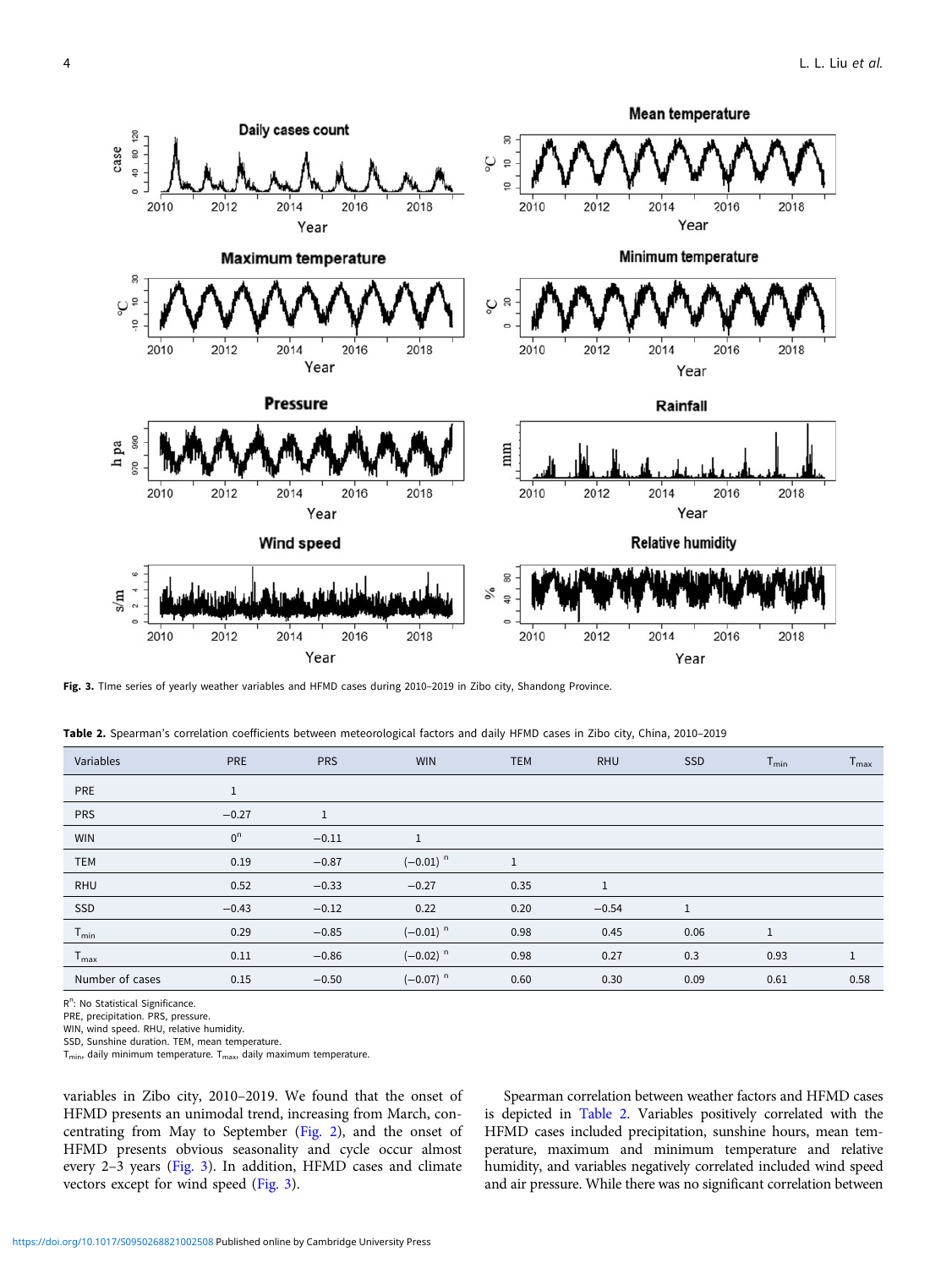

Fig. 4. Effects of meteorological factors on HFMD in Zibo city, Shandong Province, 2010–2019(A-D).

wind speed and sunshine hours and HFMD cases  $(|r| < 0.1)$ . Taking the multicollinearity between variables into account, we can't take the variables that  $|\mathbf{r}|$  between variables are more than 0.8 into models. From [Table 2,](#page-3-0) we find that there is multicollinearity between air pressure and the three temperature variables as well as among three temperature variables with each other ( $|r| > 0.8$ ). Based on a previous study, we only take mean temperature into models [\[33](#page-7-0)]. In summary, weather variables taken into models are mean temperature, relative humidity and precipitation respectively.

## Comparison of models

The independent variables included in SVR, RFR and GAM are the same, all including average temperature, relative humidity and precipitation respectively.

Figure 4 (the ordinate represents the smooth fitting value of weather factors to the incidence of HFMD) presents the nonlinear effects of mean temperature, precipitation and relative humidity on HFMD cases. We found the potential risks of HFMD increased as the temperature increased (below the threshold value of 28 °C), then became flatted. Remarkably, the data is relatively sparse and not significant (below −10 °C). As for relative humidity, there is a threshold at 77% about the effect of relative humidity on HFMD cases, when the risk of HFMD increases rapidly (less than 77%) and then decreases slightly and keep stable. While the effect of precipitation on HFMD cases presents 'M' shape (when precipitation  $<600$  mm), s () increases rapidly, then falls (about 300 mm), then rise quickly (at 400 mm) and more than the previous peak.

[Figure 5](#page-5-0) shows the predictive results of the three models for HFMD cases in 2019 in Zibo city. The results of SVR prediction are closer to the observed values, predicting a large epidemic peak from May to August, and have the smallest predictive errors compared to GAM and RFR ([Table 3\)](#page-5-0). The accuracy of the three models was ranked in descending order as follow: SVR > GAM > RFR. The prediction results of SVR for HFMD are closest to the observed value, and the trend is roughly coincident to the original trend. By contrast, RFR and GAM can accurately predict the incidence trend of HFMD, but cannot accurately predict the specific number of cases. Therefore, the SVR model was effective and applicable for the prediction of HFMD in Zibo city and RFR and GAM fail to be used to predict HFMD cases.

## **Discussion**

HFMD has been increasingly recognised as a significant health problem, and climate change may increase the burden of HFMD. An early warning could help health agencies to release potential disease outbreaks through the combination of disease surveillance information and climate factors [\[34](#page-7-0)]. This study assessed the effect of temperature, precipitation and relative humidity on HFMD cases, and constructed the most appropriate predictive model for HFMD based on meteorological factors.

The purpose of this study is to explore the influence of weather on HFMD and predict the incidence of disease on this basis. Therefore, other factors such as age, immunity of patients and the influence factors of virus infection are not considered, and only meteorological factors are taken into the model. Although the influence of meteorological factors on HFMD has been explored in published studies, the effects of these studies are inconsistent. Effect of temperature on HFMD presents an inverted V-shape in Guangzhou city and Beijing [\[35](#page-7-0)]. On the contrary, a linear correlation between temperature and HFMD cases was found in other studies of Guangzhou [\[34](#page-7-0)]. Additionally, the impact of wind speed on HFMD has always been controversial. Studies by WangHao et al. and Wuxinrui et al. found wind speed is a protective factor for HFMD [[9](#page-6-0), [15\]](#page-6-0), the possible explanation is that wind speed increases the resistance to transmission of viruses, blocking the transmission of viruses, which reduces the chance of infected disease, while some studies show that wind speed is a risk factor for HFMD [[10,](#page-6-0) [13,](#page-6-0) [14\]](#page-6-0). In this study, we observed that the effects of temperature, relative humidity and precipitation on HFMD presented nonlinear trends, and there are thresholds, which are consistent with studies in Guangdong province, Japan, Singapore [[36](#page-7-0)–[38\]](#page-7-0). These regional discrepancies could be likely attributed to the diversities of geographic, socioeconomic and population variables or methods and data sources. Although there is no unified conclusion about biological mechanisms of climate factors on HFMD, acceptable explanations in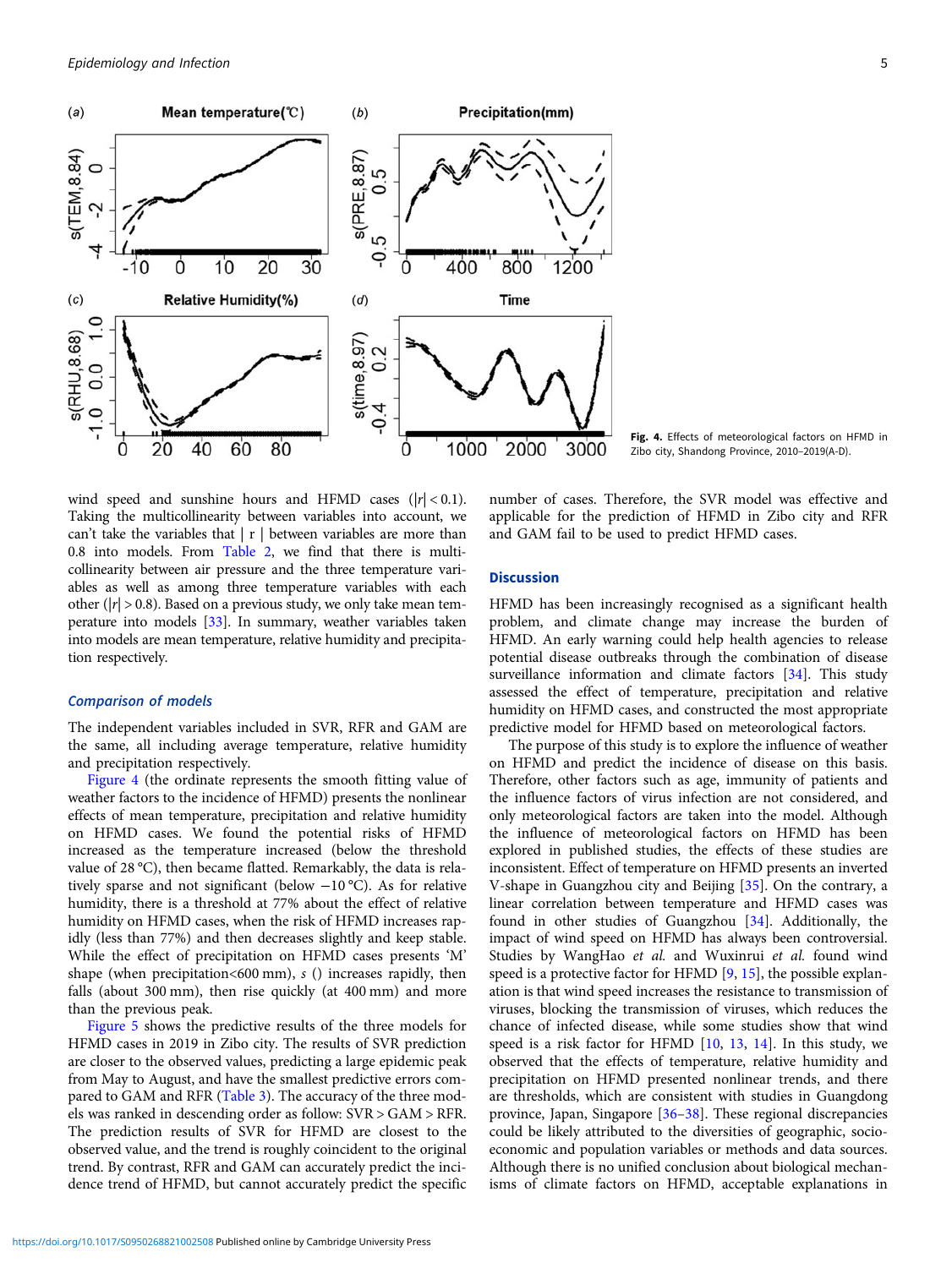<span id="page-5-0"></span>

Fig. 5. Predictive results of three models in Zibo city, Shandong Province (2019) respectively.

Table 3. Comparison of the predictive performance of three different predictive models

|            |            | Fitted value (2010-2018) |             |            | Predictive value (2019) |             |  |
|------------|------------|--------------------------|-------------|------------|-------------------------|-------------|--|
| Model      | <b>MAE</b> | <b>MSE</b>               | <b>RMSE</b> | <b>MAE</b> | <b>MSE</b>              | <b>RMSE</b> |  |
| GAM        | 7.29       | 125.72                   | 11.21       | 5.41       | 55.29                   | 7.43        |  |
| <b>SVR</b> | 9.41       | 182.37                   | 13.50       | 1.46       | 5.44                    | 2.33        |  |
| <b>RFR</b> | 14.83      | 547.06                   | 23.38       | 7.99       | 113.96                  | 10.68       |  |

published studies mainly include three aspects: survival and reproduction of pathogens, the host population and environmental factors [\[39\]](#page-7-0). Appropriate temperature and humidity are conductive to the propagation of the virus, increasing the probability of disease, and wind speed will accelerate the spread of the virus, thus leading to more infections. Therefore, related departments could use the impact of meteorological factors on HFMD in specific areas to predict the incidence, providing a scientific basis for the prevention and control of HFMD.

Based on the impacts of meteorological factors on HFMD, we constructed and compared three predictive models. The comparison of prediction may help epidemiologists choose the most appropriate model for a given situation. Although three models can solve nonlinear prediction problems, for the predictive efficiency, the order of the three predictive models is SVR > GAM > RFR. GAM excelled flexibly controlling the confounding factors affecting diseases, such as time series, weekend and holiday effect. The adjusted degree of freedom of factors, it has been widely used to predict a variety of diseases, but it is too complex in calculation and sensitive to the choice of parameters. Machine learning methods don't require complex calculations, and the choice of

parameters is less likely to cause a large change in error. In contrast, machine learning is less affected by parameter selection. SVR model is a new approach of machine learning provided better performance and greater potential in predicting infectious disease. It uses a nonlinear kernel function followed by linear regression in this feature space and can minimise the actual risk by seeking to minimise the structural risk and better solves problems such as small samples and nonlinearity, which are the most prominent feature of SVR [[40\]](#page-7-0). Because it carries out linear regression in high-dimensional feature space by insensitive loss function and makes use of strong data inclusion to reduce the complexity of the model for a long time. It avoids the traditional process from induction to deduction, achieves the efficient inference from training sample to prediction sample, greatly simplifies the traditional regression problem. Although the SVR model algorithm is simple and has good robustness, it fails to implement for large-scale training sample, which will consume a lot of machine memory and operation time. However, due to fast training speed and two random principles, RFR can process a large amount of data and not easy to generate overfitting problems. In addition, it has a strong ability to make use of data, and obtain the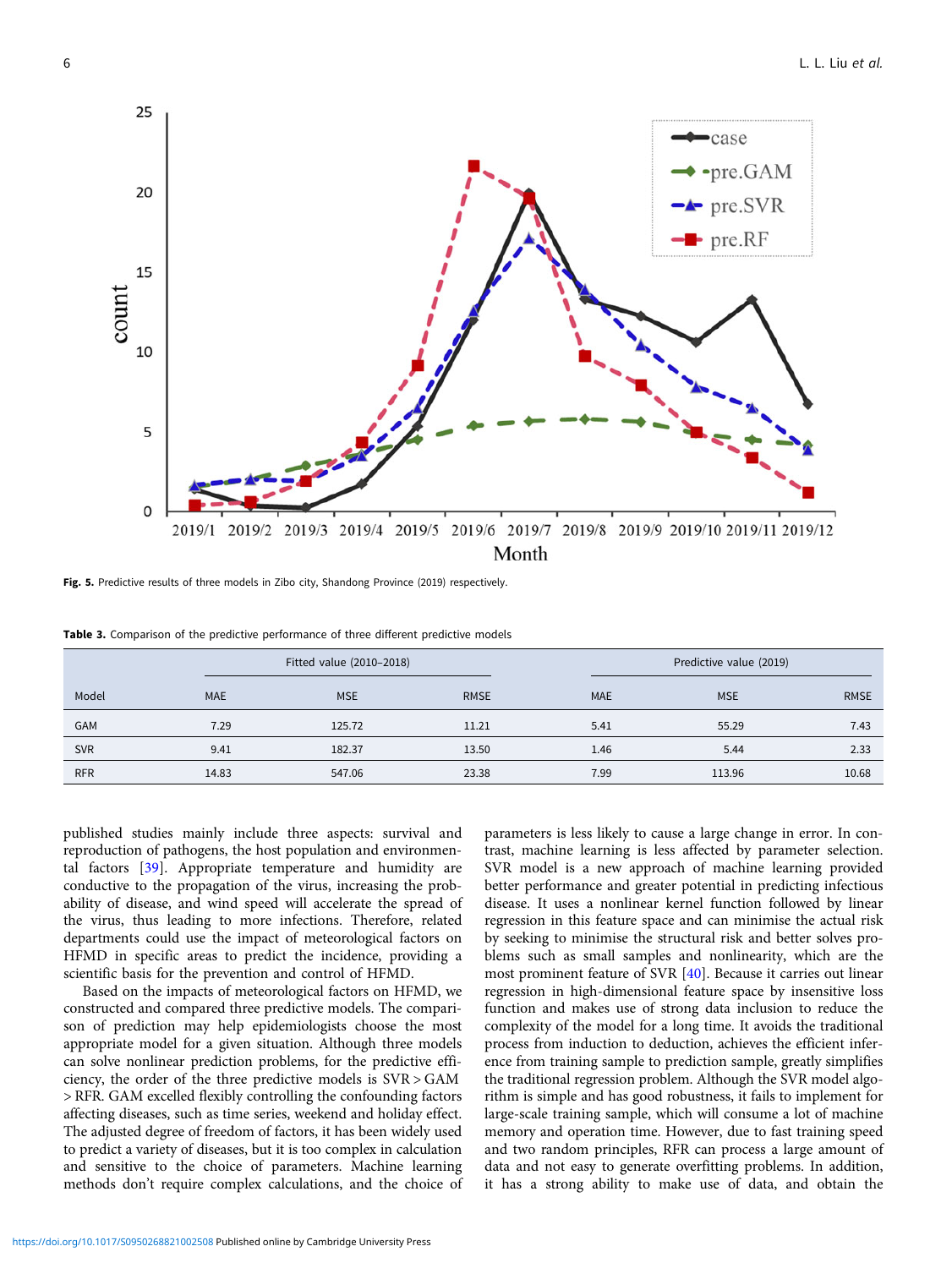<span id="page-6-0"></span>importance of eigenvalue, but takes a long time when the number of decision trees. In summary, for prediction of HFMD in 2019, Zibo city, the results of SVR are closest to the observed value, and has minimal predictive errors.

There are several limitations which should be noted. Firstly, we only consider meteorological factors as risk factors for HFMD, but other influencing factors, such as population density, economic conditions, geographical environment are not taken into consideration, which may decrease the predictive ability of the model [12]. Secondly, due to discrepancy in geographical location, living custom and other aspects, the results may only apply to HFMD in Zibo city, and cannot be extended to other regions with different weather patterns.

In summary, we compared three models based on the influence of weather factors on HFMD incidence, and concluded that the SVR is superior to GAM and RFR, and can be used for forecasting HFMD cases, providing scientific evidence for further application in HFMD prevention and control in Zibo city, Shandong Province.

Financial support. This study is supported by the State Key Research Development Program of China (2019YFC1200502) and the Project supported by the General Administration of Customs, P.R. China (2019HK125).

Conflicts of interest. All the authors have declared no competing interests.

Ethical standards. HFMD data were provided by the Zibo Center for Disease Control and Prevention. No informed consent was required because no individual-level analysis was performed. This study was supported by the State Key Research Development Program of China (2019YFC1200502) and the Project supported by the General Administration of Customs, P.R. China (2019HK125). The information contained in the patient records is anonymised and identified prior to analysis. Only aggregated data were analysed and reported.

Data availability statement. The data of this study are available from the Zibo Center for Disease Control and Prevention but restrictions apply to the availability of these data, which are used under licence for the current study, and so cannot be shared publicly.

#### References

- 1. Xing W et al. (2014) Hand, foot, and mouth disease in China, 2008–12: an epidemiological study. Lancet Infectious Diseases 14, 308–318.
- 2. Li R et al. (2017) Epidemiological characteristics and spatial-temporal clusters of mumps in Shandong Province, China, 2005–2014. Scientific Reports 7, 46328.
- 3. Du Z et al. (2019) Interactions between climate factors and air pollution on daily HFMD cases: a time-series study in Guangdong, China. Science of the Total Environment 656, 1358–1364.
- 4. Schmidt CW (2018) More cases of hand, foot, and mouth disease in China: a consequence of climate change? Environmental Health Perspectives 126. doi: [http://dx.doi.org/10.1289/EHP3778.](http://dx.doi.org/10.1289/EHP3778)
- 5. Onozuka D and Hashizume M (2011) The influence of temperature and humidity on the incidence of hand, foot, and mouth disease in Japan. Science of the Total Environment 410–411, 119–125.
- 6. Xiao X et al. (2017) The exposure-response relationship between temperature and childhood hand, foot and mouth disease: a multicity study from mainland China. Environment International 100, 102–109.
- 7. Zhu L et al. (2015) The impact of ambient temperature on childhood HFMD incidence in inland and coastal area: a two-city study in Shandong Province, China. International Journal of Environmental Research and Public Health 12, 8691–8704.
- 8. Zhang Z et al. (2016) Short-term effects of meteorological factors on hand, foot and mouth disease among children in Shenzhen, China: nonlinearity, threshold and interaction. Science of the Total Environment 539, 576–582.
- 9. Wang H et al. (2015) Detecting the association between meteorological factors and hand, foot, and mouth disease using spatial panel data models. International Journal of Infectious Diseases 34, 66–70.
- 10. Qi H et al. (2018) Impact of meteorological factors on the incidence of childhood hand, foot, and mouth disease (HFMD) analyzed by Dlnms-based time series approach. Infectious Diseases Poverty 7, 7.
- 11. Huang Y et al. (2013) Effect of meteorological variables on the incidence of hand, foot, and mouth disease in children: a time-series analysis in Guangzhou, China. BMC Infectious Diseases 13, 134.
- 12. Liu W et al. (2015) Spatiotemporal dynamics of hand-foot-mouth disease and its relationship with meteorological factors in Jiangsu Province, China. PLoS One 10, e0131311.
- 13. Gou F et al. (2018) Different responses of weather factors on hand, foot and mouth disease in three different climate areas of Gansu, China. BMC Infectious Diseases 18, 15.
- 14. Wang P et al. (2017) Seasonal modeling of hand, foot, and mouth disease as a function of meteorological variations in Chongqing, China. International Journal of Biometeorology 61, 1411–1419.
- 15. Wu X et al. (2017) Spatio-temporal clustering analysis and its determinants of hand, foot and mouth disease in Hunan, China, 2009–2015. BMC Infectious Diseases 17, 645.
- 16. Zhan Z et al. (2019) Real-time forecasting of hand-foot-and-mouth disease outbreaks using the integrating compartment model and assimilation filtering. Scientific Reports 9, 2661.
- 17. Zhu L et al. (2016) Assessment of temperature effect on childhood hand, foot and mouth disease incidence (0–5years) and associated effect modifiers: a 17 cities study in Shandong Province, China, 2007–2012. Science of the Total Environment 551–552, 452–459.
- 18. Zou JJ et al. (2019) Application of a combined model with seasonal autoregressive integrated moving average and support vector regression in forecasting hand-foot-mouth disease incidence in Wuhan, China. Medicine (Baltimore) 98, e14195.
- 19. Cipullo S et al. (2019) Predicting bioavailability change of complex chemical mixtures in contaminated soils using visible and near-infrared spectroscopy and random forest regression. Scientific Reports 9, 4492.
- 20. Laureano-Rosario AE et al. (2018) Application of artificial neural networks for dengue fever outbreak predictions in the northwest coast of Yucatan, Mexico and San Juan, Puerto Rico. Tropical Medicine and Infectious Disease 3, 5. doi: 10.3390/tropicalmed3010005.
- 21. Hempstalk K et al. (2015) Machine learning algorithms for the prediction of conception success to a given insemination in lactating dairy cows. Journal of Dairy Science 98, 5262–5273.
- 22. Ghafouri-Kesbi F et al. (2017) Predictive ability of random forests, boosting, support vector machines and genomic best linear unbiased prediction in different scenarios of genomic evaluation. Animal Production Science 57. doi: 10.1071/AN15538.
- 23. Van Der Heide EMM et al. (2019) Comparing regression, naive Bayes, and random forest methods in the prediction of individual survival to second lactation in Holstein cattle. Journal of Dairy Science 102, 9409-9421.
- 24. Xiao D et al. (2015) Modeling and predicting hemorrhagic fever with renal syndrome trends based on meteorological factors in Hu County, China. PLoS One 10, e0123166.
- 25. Xu Q et al. (2017) Forecasting the incidence of mumps in Zibo city based on a Sarima model. International Journal of Environmental Research and Public Health 14, 925. doi: 10.3390/ijerph14080925.
- 26. Yu G et al. (2019) Short-term effects of meteorological factors and air pollution on childhood hand-foot-mouth disease in Guilin, China. Science of the Total Environment 646, 460–470.
- 27. Chen S et al. (2019) The application of meteorological data and search index data in improving the prediction of HFMD: a study of two cities in Guangdong Province, China. Science of the Total Environment 652, 1013–1021.
- 28. A Comparative Study between Least-Squares Support Vector Machines and Partial Least Squares in Simultaneous Spectrophotometric Determination of Cypermethrin, Permethrin and Tetramethrin.
- 29. Wang Y et al. (2019) Calibration of a low-cost Pm2.5 monitor using a random forest model. Environment International 133(Pt A), 105161.